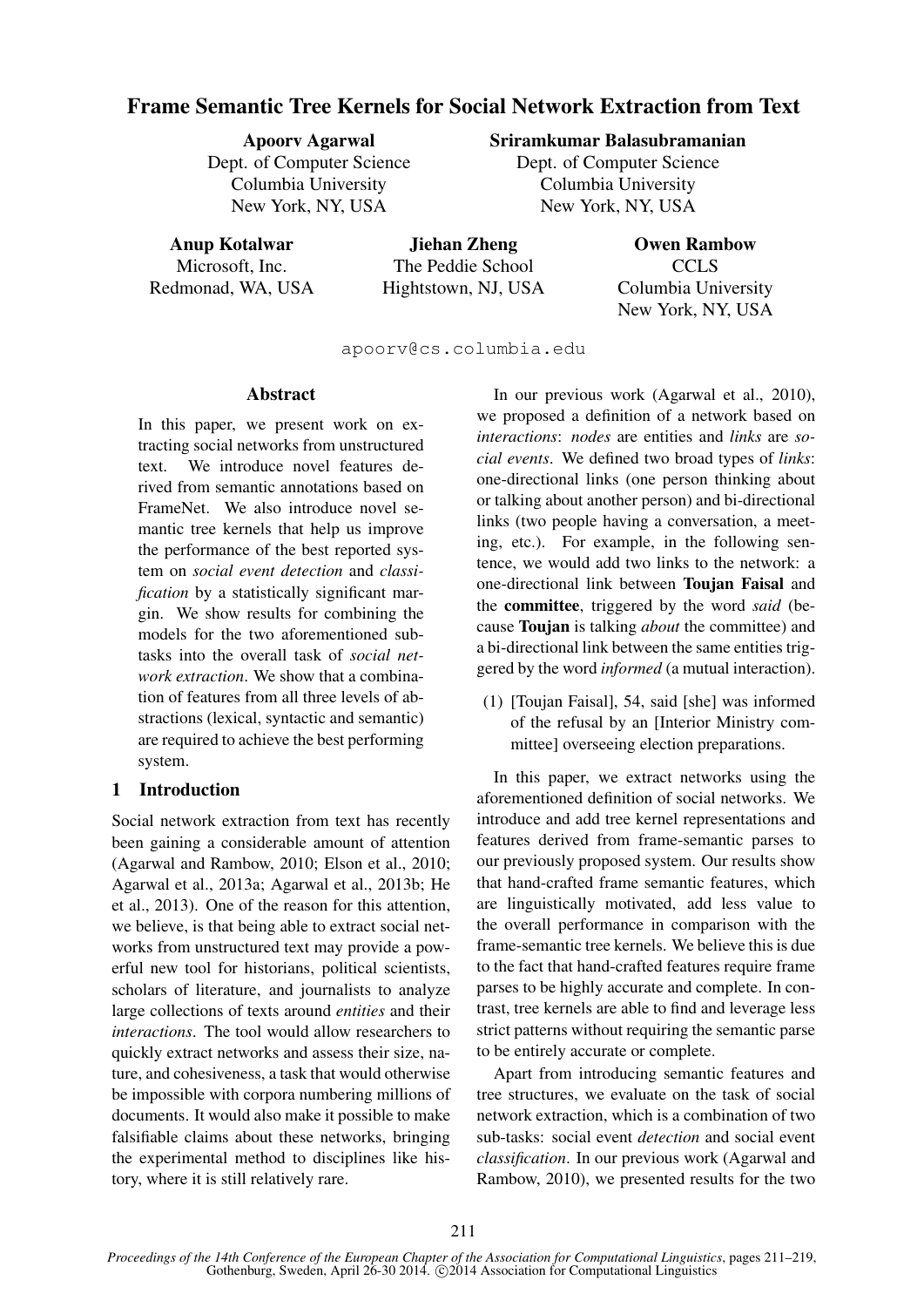sub-tasks, but no evaluation was presented for the task of social network extraction. We experiment with two different designs of combining models for the two sub-tasks: 1) One-versus-All and 2) Hierarchical. We find that the hierarchical design outperforms the more commonly used Oneversus-All by a statistically significant margin.

Following are the contributions of this paper:

- 1. We design and propose novel frame semantic features and tree-based representations and show that tree kernels are well suited to work with noisy semantic parses.
- 2. We show that in order to achieve the best performing system, we need to include features and tree structures from all levels of abstractions, lexical, syntactic, and semantic, and that the convolution kernel framework is well-suited for creating such a combination.
- 3. We combine the previously proposed subtasks (social event detection and classification) into a single task, social network extraction, and show that combining the models using a hierarchical design is significantly better than the one-versus-all design.

The rest of the paper is structured as follows: In Section 2, we give a precise definition of the task and describe the data. In Section 3, we give a brief overview of frame semantics and motivate the need to use frame semantics for the tasks addressed in this paper. In Section 4, we present semantic features and tree kernel representations designed for the tasks. In Section 5, we briefly review tree kernels and support vector machines (SVM). In Section 6 we present experiments and discuss the results. In Section 7 we discuss related work. We conclude and give future directions of work in Section 8.

# 2 Data and Task Definition

In Agarwal et al. (2010), we presented the annotation details of *social events* on a well-known corpus – Automated Content Extraction<sup>1</sup> (ACE2005). We defined a social event to be a *happening* between two entities (of type person)  $E1$  and  $E2$  $(E1 \neq E2)$ , in which at least one entity is cognitively aware of the other and of the happening taking place. We defined two broad cate-

|               | $No$ -Event   INR |     | OBS |
|---------------|-------------------|-----|-----|
| # of Examples | 1,609             | 199 | 199 |

Table 1: Data distribution; INR are interaction social events. OBS are observation social events.

gories of social events: Interaction (INR) and Observation (OBS). In a social event of type INR, the two participating entities are mutually aware of each other, i.e., INR is a bi-directional social event. For example, meetings and dinners are social events of type interaction. In a social event of type OBS, only one of the two participating entities is aware of the other and therefore, OBS is a one-directional social event, directed from the entity that is aware of the other to the other entity. For example, thinking about someone, or missing someone are social events of type OBS. Table 1 shows the distribution of the data. There are 199 INR type of social events, 199 OBS events, and 1,609 pairs of entity mentions have no event between them.

Task definition : The task is, given a pair of entity mentions in a sentence, to predict if the entities are participating in a social event or not (social event detection, SED), and if they are, to further predict the type of social event (INR or OBS, social event classification, SEC). In this paper, we evaluate our system on the above tasks as well as a combined task: social network extraction (SNE): given a sentence and a pair of entity mentions, predict the class of the example from one of the following three categories: {No-Event, INR, OBS}.

For the purposes of this paper, we use gold named entity mentions to avoid errors caused due to named entity recognition systems. This is a common practice used in the literature for reporting relation extraction systems (Zelenko et al., 2003; Kambhatla, 2004; Zhao and Grishman, 2005; GuoDong et al., 2005; Harabagiu et al., 2005; Nguyen et al., 2009). We use standard terminology from the literature to refer to the pair of entities mentions as *target* entities  $T_1$  and  $T_2$ .

#### 3 Frame Semantics and FrameNet

FrameNet (Baker et al., 1998) is a resource which associates words of English with their meaning. Word meanings are based on the notion of "semantic frame". A frame is a conceptual description of a type of event, relation, or entity, and it

<sup>&</sup>lt;sup>1</sup>Version: 6.0, Catalog number: LDC2005E18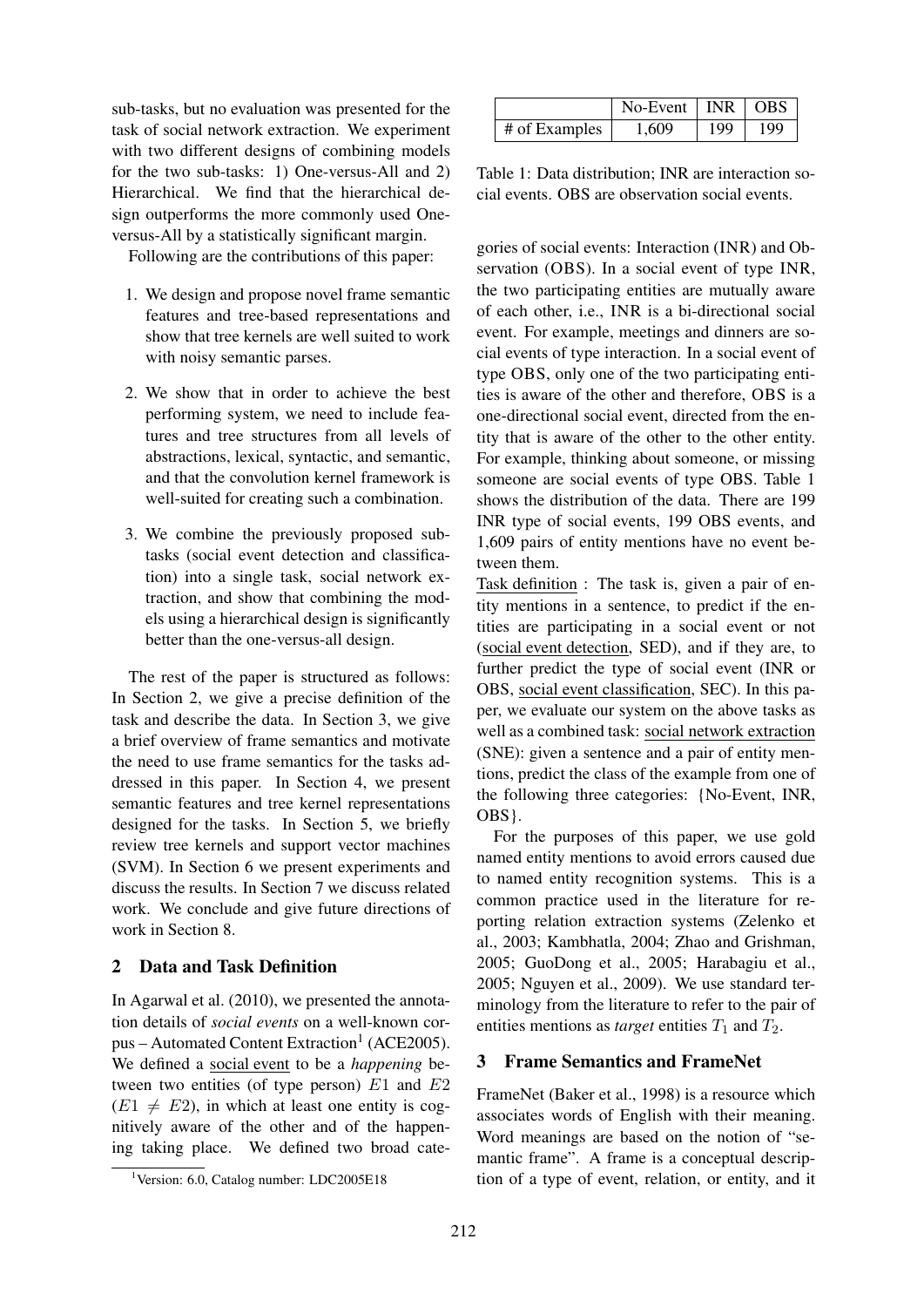includes a list of possible participants in terms of the roles they play; these participants are called "frame elements". Through the following example, we present the terminology and acronyms that will be used throughout the paper.

Example (2) shows the frame annotations for the sentence *Toujan Faisal said she was informed of the refusal by an Interior Ministry committee*. One of the semantic frames in the sentence is Statement. The *frame evoking element (FEE)* for this frame is *said*. It has two *frame elements (FE)*: one of type Speaker (*Toujan Faisal*) and the other of type Message (*she was informed ... by an Interior Ministry committee*).

(2) [FE−Speaker Toujan Faisal] [FEE−Statement said] [FE−Message she was informed of the refusal by an Interior Ministry committee]

In example (2), the speaker of the message (*Toujan Faisal*) is *mentioning* another group of people (the *Interior Ministry committee*) in her message. By definition, this is a social event of type OBS. In general, there is an OBS social event between any Speaker and any person mentioned in the frame element Message of the frame Statement. This close relation between frames and social events is the reason for our investigation and use of frame semantics for the tasks addressed in this paper.

# 4 Feature space and data representation

We convert examples $2$  into two kinds of structured representations: feature vectors and tree structures. Each of these structural representations may broadly be categorized into one or more of the following levels of abstraction: {Lexical, Syntactic, Semantic}. Table 2 presents this distribution. Our final results show that all of our top performing models use a data representation that is a combination of features and structures from all levels of abstraction. We review previously proposed features and tree structures in subsections 4.1, 4.2, and 4.3. To the best of our knowledge, the remaining features and structures presented in this section are novel.

#### 4.1 Bag of words (BOW)

We create a vocabulary from our training data by using the Stanford tokenizer (Klein and Manning, 2003) followed by removal of stop words

and Porter Stemming. We convert each example  $(\vec{x})$  to a set of three boolean vectors:  $\{\vec{b_1}, \vec{b_2}, \vec{b_3}\}.$  $b_1$  is the occurrence of words before the first target,  $\vec{b_2}$  between the two targets and  $\vec{b_3}$  after the second target. Here the *first target* and *second target* are defined in terms of the surface order of words. Though these features have been previously proposed for relation extraction on ACE (GuoDong et al., 2005), they have not been utilized for the task we address in this paper.

### 4.2 Syntactic structures (AR2010)

In Agarwal and Rambow (2010), we explored a wide range of syntactic structures for the two tasks of social event detection (SED) and classification (SEC). All our previous structures were derived from a variation of two underlying tree structures: phrase structure trees and dependency trees. The best structure we proposed was PET\_GR\_SqGRW, which was a linear combination of two tree kernels and one word kernel: 1) a structure derived from a phrase structure tree (PET); 2) a grammatical role tree (GR), which is a dependency tree in which words are replaced with their grammatical roles; and 3) a path from one entity to the other in a dependency tree, in which grammatical roles of words are inserted as additional nodes between the dependent and parent (SqGRW). We refer the reader to Agarwal and Rambow (2010) for details of these structures. For the rest of the paper, we refer to this structure, PET\_GR\_SqGRW, as "AR2010". We use AR2010 as one of our baselines.

# 4.3 Bag of frames (BOF)

We use Semafor (Chen et al., 2010) for obtaining the semantic parse of a sentence. Semafor found instances of 1,174 different FrameNet frames in our corpus. Each example  $(\vec{x})$  is converted to a vector of dimension 1,174, in which  $x_i$  (the  $i^{th}$ component of vector  $\vec{x}$ ) is 1 if the frame number  $i$  appears in the example, and 0 otherwise.

#### 4.4 Hand-crafted semantic features (RULES)

We use the manual of the FrameNet resource to hand-craft 199 rules that are intended to detect the presence and determine the type of social events between two entities mentioned in a sentence. An example of one such rule is given in section 3, which we reformulate here. We also present another example:

 $2<sup>2</sup>$ An input example is a sentence with a pair of entity mentions between whom we predict and classify social events.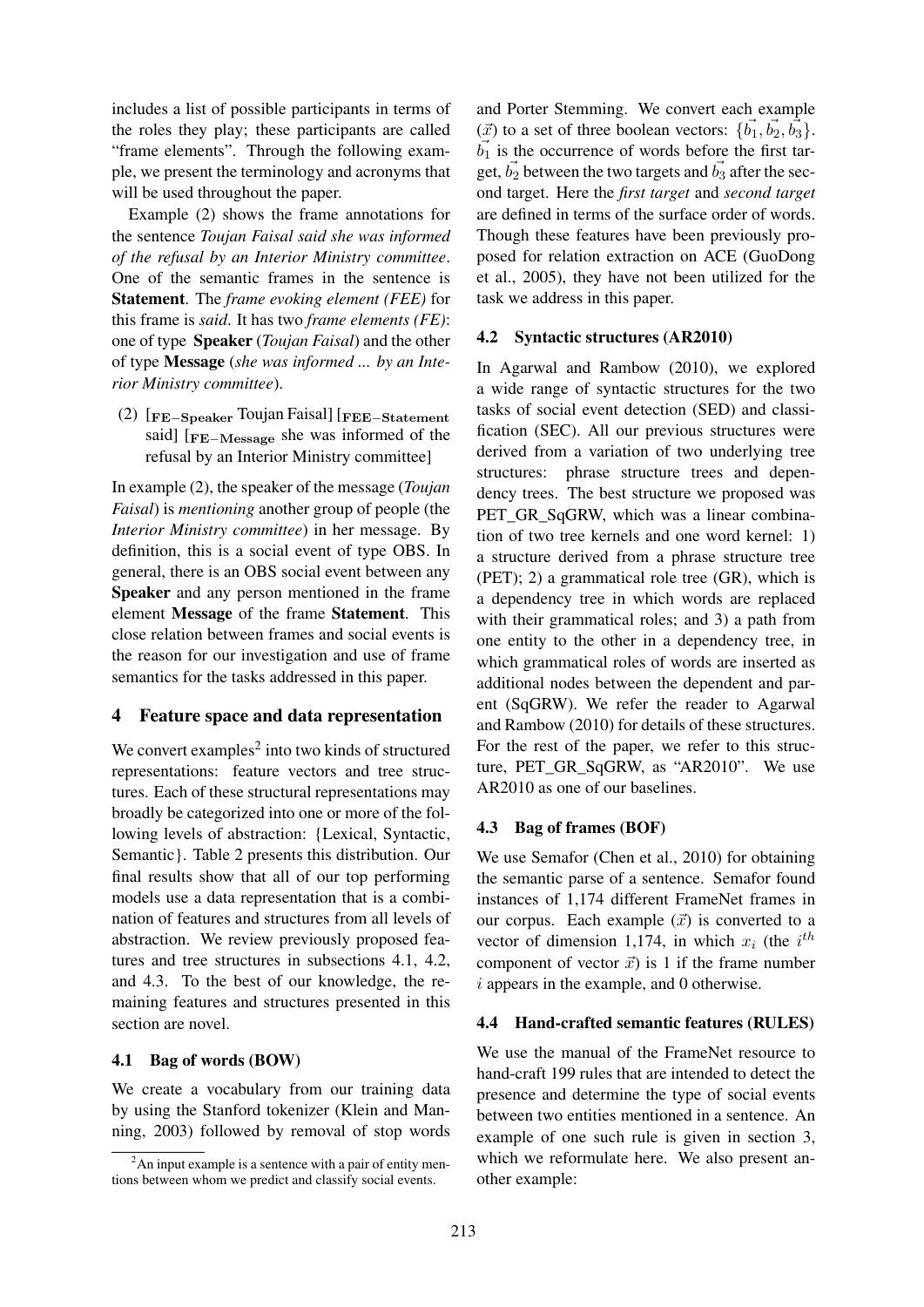|                  | <b>Feature Vectors</b> |            |              | <b>Tree Structures</b> |             |             |               |  |
|------------------|------------------------|------------|--------------|------------------------|-------------|-------------|---------------|--|
|                  | <b>BOW</b>             | <b>BOF</b> | <b>RULES</b> | AR2010                 | FrameForest | FrameTree 1 | FrameTreeProp |  |
| Lexical          |                        |            |              |                        |             |             |               |  |
| Syntactic        |                        |            |              |                        |             |             |               |  |
| Semantic (novel) |                        |            |              |                        |             |             |               |  |

Table 2: Features and tree structures and the level of abstraction they fall into.

- (3) If the frame is Statement, and the first target entity mention is contained in the FE Speaker, and the second is contained in the FE Message, then there is an OBS social event from the first entity to the second.
- (4) If the frame is Commerce\_buy, and one target entity mention is contained in the FE Buyer, and the other is contained in the FE Seller, then there is an INR social event between the two entities.

Each rule corresponds to a binary feature: it takes a value 1 if the rule fires for an input example, and 0 otherwise. Consider the following sentence:

(5)  $[Coleman]_{T1-Ind}$  {claimed}<br>[he] $_{T1'-Ind}$  {bought} drugs from the  $[he]_{T1' - Ind}$  {bought} drugs from the [defendants] $_{T2-Grp}$ .

In this sentence, there are two social events: 1) an OBS event triggered by the word *claimed* between *Coleman* and *defendants* and 2) an INR event triggered by the word *bought* between *he* (co-referential with *Coleman*) and the *defendants*.

Semafor correctly detects two frames in this sentence: 1) the frame Statement, with *Coleman* as Speaker, and *he bought ... defendants* as Message, and 2) the frame Commerce\_buy, with *he* as the Buyer, *drugs* as the Goods and *the defendants* as the Seller. Both hand-crafted rules (3 and 4) fire and the corresponding feature values for these rules is set to 1. Firing of these rules (and thus the effectiveness these features) is of course highly dependent on the fact that Semafor provides an accurate frame parse for the sentence.

# 4.5 Semantic trees (FrameForest, FrameTree, FrameTreeProp)

Semafor labels *text spans* in sentences as frame evoking elements (FEE) or frame elements (FE). A sentence usually has multiple frames and the frame annotations may overlap. There may be two ways in which spans overlap (Figure 1): (a) one



Figure 1: Two overlapping scenarios for frame annotations of a sentence, where  $F1, F2$  are frames.

frame annotation is completely embedded in the other frame annotation and (b) some of the frame elements overlap (in terms of text spans). We now present the three frame semantic tree kernel representations that handle these overlapping issues, along with providing a meaningful semantic kernel representation for the tasks addressed in this paper.

For each of the following representations, we assume that for each sentence s, we have the set of semantic frames,  $\mathbb{F}_s = \{F =$  $\langle FEE, [FE_1, FE_2, \ldots, FE_n] \rangle$  with each frame F having an FEE and a list of FEs. . We illustrate the structures using sentence (5).

#### 4.5.1 FrameForest Tree Representation

We first create a tree for each frame annotation  $F$  in the sentence. Consider a frame,  $F = \langle FEE, [FE_1, FE_2, \ldots, FE_n] \rangle$ . For the purposes of tree construction, we treat  $FEE$  as another  $FE$  (call it  $FE_0$ ) of type *Target*. For each  $FE_i$ , we choose the subtree from the dependency parse tree that is the smallest subtree containing all words annotated as  $FE_i$  by Semafor. Call this subtree extracted from the dependency parse  $DepTree\_FE_i$ . We then create a larger tree by adding  $DepTree\_FE_i$  as a child of a new node labeled with frame element  $FE_i$ :  $(FE_i \tDepTree\_FE_i)$ . Call this resulting tree  $SubTree\_FE_i$ . We then connect all the  $SubTree\_FE_i$   $(i \in \{0, 1, 2, \ldots, n\})$  to a new root node labeled with the frame F:  $(F \text{SubTree\_FE}_0 \dots \text{SubTree\_FE}_n)$ . This is the tree for a frame  $F$ . Since the sentence could have multiple frames, we connect the *forest* of frame trees to a new node called ROOT.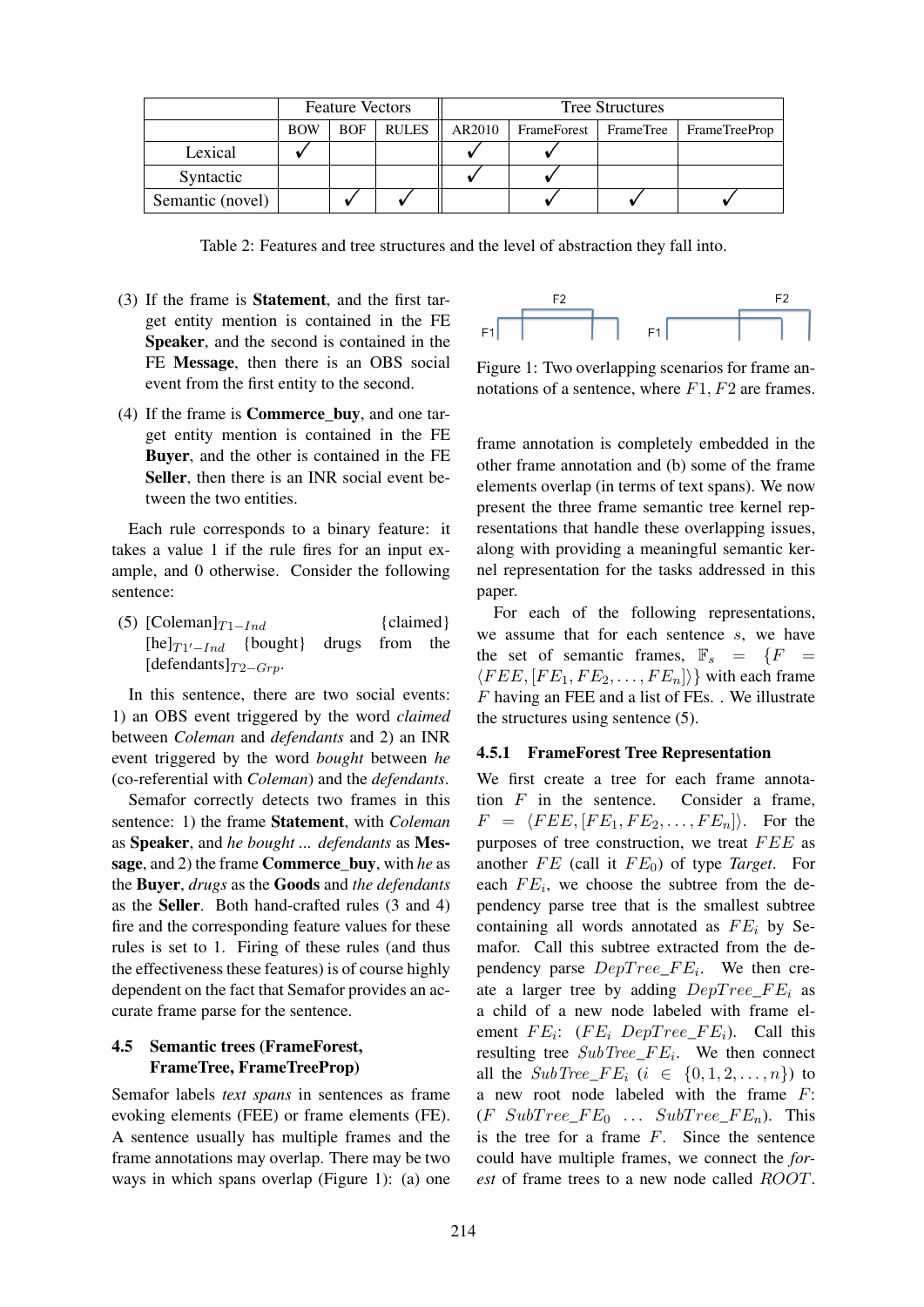

Figure 2: Semantic trees for the sentence "Coleman claimed [he] $T_{1-Ind}$  bought drugs from the [defendants] $_{T2-Grp}$ .". The tree on the left is FrameForest and the tree on the right is FrameTree.  $\triangle$ in FrameForest refers to the subtree (bought (T1-Ind) (from T2-Grp)). Ind refers to individual and Grp refers to group.

We prune away all subtrees that do not contain the target entities. We refer to the resulting tree as FrameForest.

For example, in Figure 2, the left tree is the FrameForest tree for sentence (5). There are two frames in this sentence that appear in the final tree because both these frames contain the target entities and thus are not pruned away. The two frames are Commerce buy and Statement. We first create trees for each of the frames. For the Commerce\_buy frame, there are three frame elements: *Target* (the frame evoking element), *Buyer* and *Seller*. For each frame element, we get the subtree from the dependency tree that contains all the words belonging to that frame element. The subtree for FEE *Target* is (*bought* T1-Ind (*from* T2- Grp)). The subtree for FE *Buyer* is (T1-Ind) and the subtree for FE *Seller* is (*from* T2-Grp). We connect these subtrees to their respective frame elements and connect the resulting subtrees to the frame (**Commerce\_buy**). Similarly, we create a tree for the frame Statement. Finally, we connect all frame trees to the ROOT.

In this representation, we have avoided the frame overlapping issues by repeating the common subtrees: the subtree (*bought* T1-Ind (*from* T2-Grp)) is repeated under the FEE Target of the Statement frame as well as under the FE Message of the Statement frame.

#### 4.5.2 FrameTree Tree Representation

For the design of this tree, we deal with the two overlapping conditions shown in Figure 1 differently. If one frame is fully embedded in another

frame, we add the former as a child of the latter frame. In Figure 2, the frame Commerce\_buy is fully embedded in the frame element Message of the frame Statement. Therefore, the frame subtree for Commerce\_buy appears as a subtree of Message.

If the frames overlap partially, we copy over the overlapping portions of the structures to each of the frame sub-trees.

For the design of this representation, we remove all lexical nodes (struck out nodes in Figure 2) and trees that do not span any of the target entities (not shown in the figure). As a result, this structure is the smallest semantic structure that contains the two target entities. The right tree in Figure 2 is the FrameTree tree for sentence (5).

#### 4.5.3 FrameTreeProp Tree Representation

We are using a partial tree kernel (PTK) for calculating the similarity of two trees (as detailed in section 5). The PTK does not *skip* over nodes of the tree that lie on the same path. For establishing an OBS social event between *Coleman* and the *defendants*, all the structure needs to encode is the fact that one target appears as a *Speaker* and the other appears in the *Message* (of the speaker). In Frame-Tree, this information is encoded but in an unclear manner – there are two nodes (Commerce\_buy and *Seller*) that come in between the node *Message* and T2-Grp.

For this reason, we copy the nodes labeled with the target annotations  $(T1 - *, T2 - *)$  to all nodes (that are frame elements of a frame) on the path from them to the root in FrameTree. We call this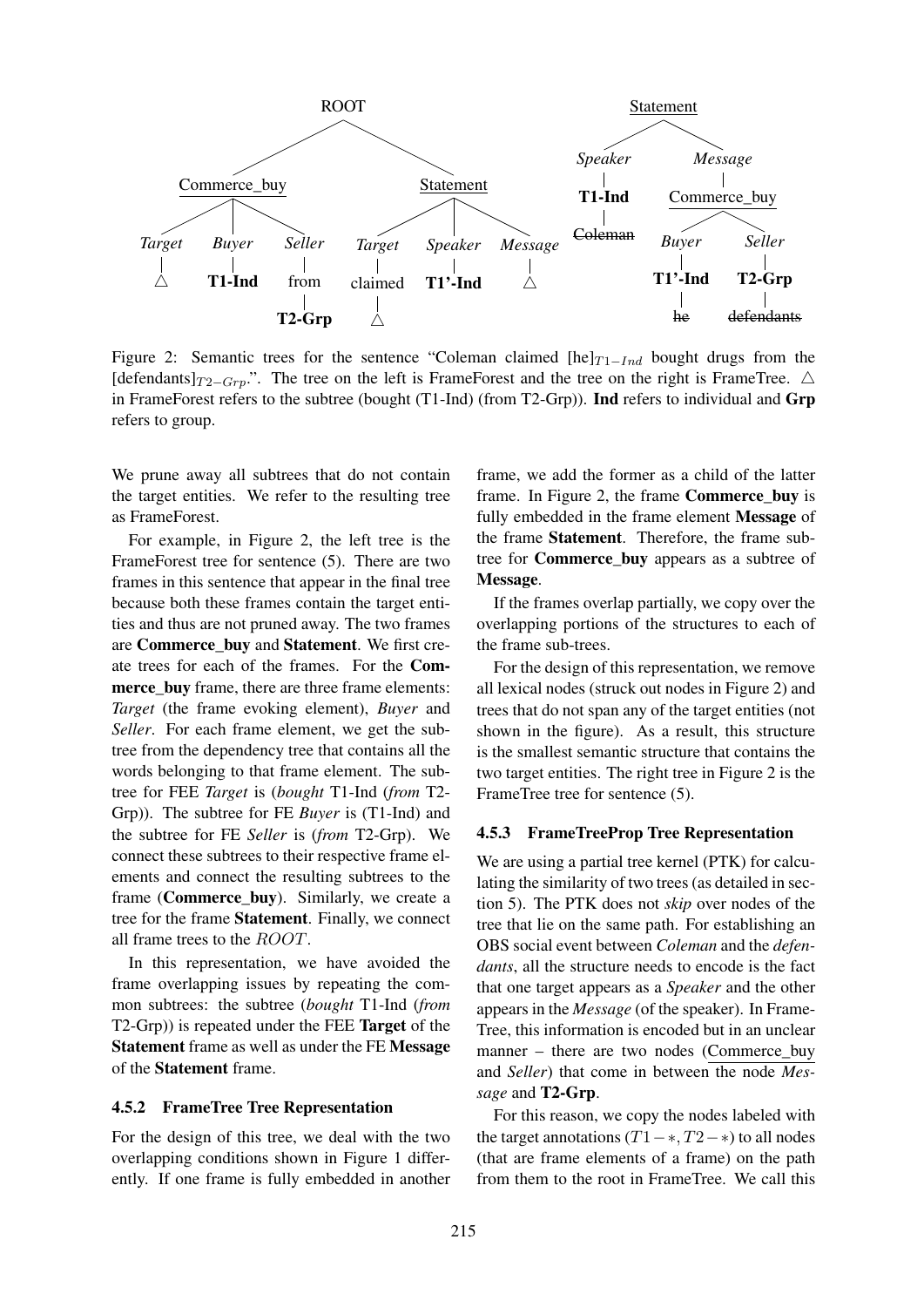variation of FrameTree, in which we *propagate*  $T1 - *, T2 - *$  nodes to the root, FrameTreeProp. For the running example, FrameTreeProp will be: (Statement (*Speaker* T1-Ind) (*Message* (Commerce\_buy ...) (T2-Grp))). Using this tree representation, one of the sub-trees in the implicit feature space will be (Statement (*Speaker* T1-Ind) (*Message* (T2-Grp)), which encodes the relation between the two targets in a more direct manner as compared to FrameTree.

### 5 Machine Learning

We represent our data in form of feature vectors and tree structures. We use convolution kernels (Haussler, 1999) that make use of the dual form of Support Vector Machines (SVMs). In the dual form, the optimization problem that SVM solves is the following (Burges, 1998):

$$
max \ \Sigma_i \mu_i - \Sigma_{i,j} \mu_i \mu_j y_i y_j K(x_i, x_j)
$$
  
s.t.  $\Sigma_i \mu_i y_i = 0$   
 $\mu_i \ge 0 \ \forall i = 1, 2, ..., l$ 

Here,  $x_i$  is the input example,  $y_i$  is the class of the example  $x_i$ ,  $\mu_i$  is the Lagrange multiplier associated with example  $x_i$ , l is the number of training examples, and  $K$  is the kernel function that returns a similarity between two examples. More formally, K is the function,  $K : X \times X \to \mathbb{R}$ , that maps a pair of objects belonging to the set  $X$ to a real number. For example, if we represent our input examples as feature vectors, the set  $X$  would be the set of feature vectors. For feature vectors, we use a linear kernel, i.e.  $K(x_i, x_j) = x_i \cdot x_j$ (dot product of the two vectors). For our tree representations, we use a Partial Tree Kernel (PTK), first proposed by Moschitti (2006). PTK is a relaxed version of the Subset Tree (SST) kernel proposed by Collins and Duffy (2002). A subset tree kernel measures the similarity between two trees by counting all subtrees common to the two trees. However, there is one constraint: all daughter nodes of a parent node must be included (in the sub-trees). In PTK, this constraint is removed. Therefore, in contrast to SST, PT kernels compare many more substructures. For a combination of feature vectors and tree representations, we simply use the linear combination of their respective kernels.

#### 6 Experiments and Results

We present 5-fold cross-validation results on the ACE2005 corpus annotated for social events. Since the number of types of features and structures is not large (Table 2), we run an exhaustive set of  $2^7 - 1 = 127$  experiments for each of three tasks: Social Event Detection (SED), Social Event Classification (SEC) and Social Network Extraction (SNE). To avoid over-fitting to a particular partition into folds, we run each 5-fold experiment 50 times, for 50 randomly generated partitions. The results reported in the following tables are all averaged over these 50 partitions. The absolute standard deviation on an average is less than 0.004. This means that the performance of our models across 50 random folds does not fluctuate and hence the system is robust. We use McNemar's significance test and refer to statistical significance as  $p < 0.05$ .

### 6.1 Social event detection (SED) and classification (SEC)

We report precision  $(P)$ , recall  $(R)$  and  $F1$  measure for the detection task, and % accuracy for the classification task. For both these tasks, our previous best performing system was PET\_GR\_SqGRW (which we refer to as AR2010). We use this as a baseline, and introduce two new baselines: the bag-of-words (BOW) baseline and a linear combination of BOW and AR2010, referred to as BOW\_AR2010.

Table 3 presents the results for these two tasks for various features and structures. The results show that our purely semantic models (RULES, BOF, FrameTree, FrameTreeProp) do not perform well alone. FrameForest, which encodes some lexical and syntactic level features (but is primarily semantic), also performs worse than the baselines when used alone. However, a combination of lexical, syntactic and semantic structures improves the performance by an absolute of 1.1% in F1-measure for SED (from 0.574 to 0.585). This gain is statistically significant. For SEC, the absolute gain from our best baseline (BOW\_AR2010) is 0.8% in F1-measure (from 82.3 to 83.1), which is not statistically significant. However, the gain of 2% from our previously proposed best system (AR2010) is statistically significant.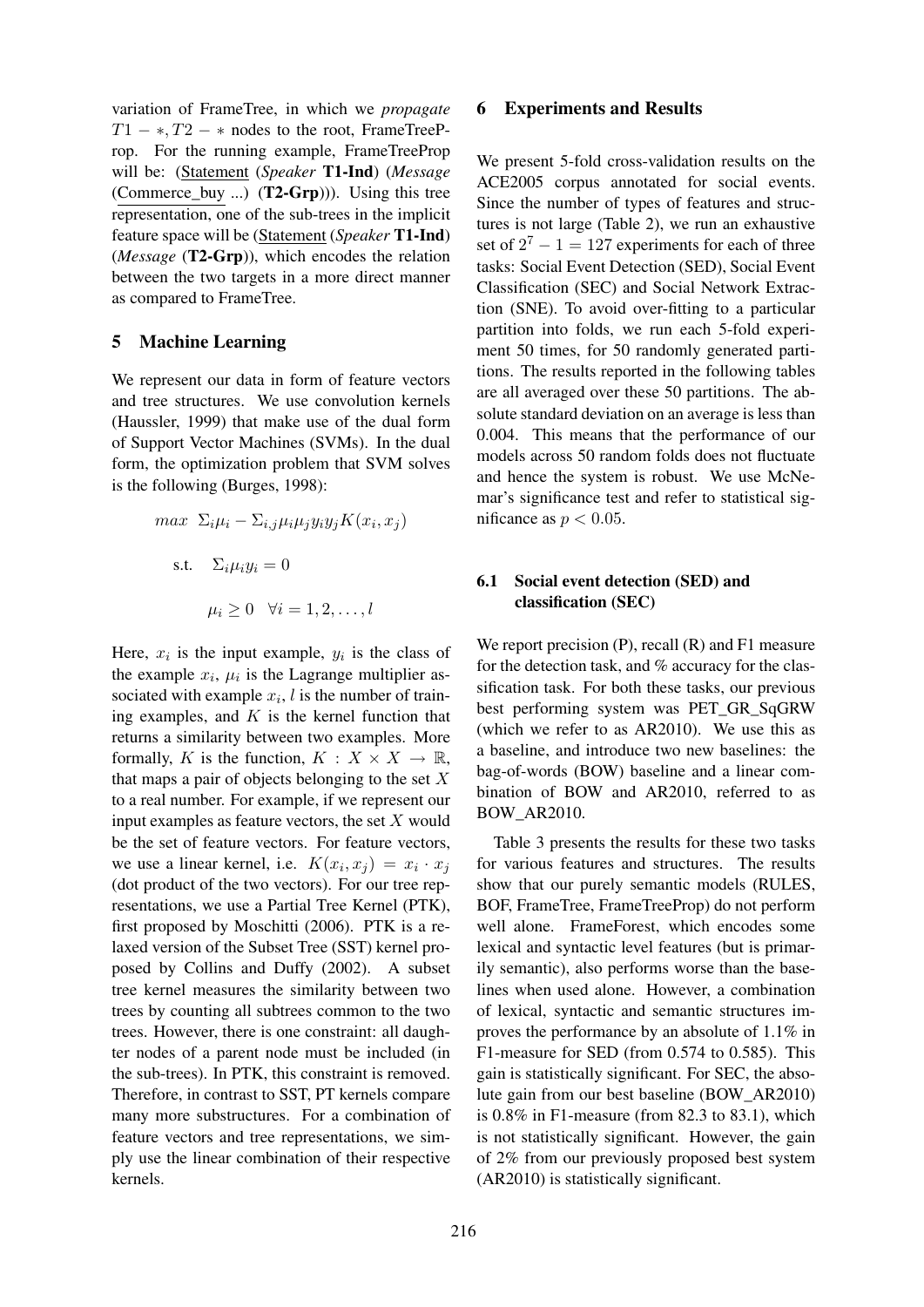|                                      | <b>SED</b> |       |       | <b>SEC</b> | <b>SNE</b> Hierarchical |       |       |
|--------------------------------------|------------|-------|-------|------------|-------------------------|-------|-------|
| Model                                | P          | R     | F1    | $%$ Acc    | P                       | R     | F1    |
| <b>BOW</b>                           | 0.343      | 0.391 | 0.365 | 70.9       | 0.247                   | 0.277 | 0.261 |
| AR2010                               | 0.464      | 0.751 | 0.574 | 81.1       | 0.375                   | 0.611 | 0.465 |
| <b>BOW AR2010</b>                    | 0.488      | 0.645 | 0.555 | 82.3       | 0.399                   | 0.532 | 0.456 |
| <b>RULES</b>                         | 0.508      | 0.097 | 0.164 | 60.2       | 0.301                   | 0.059 | 0.099 |
| <b>BOF</b>                           | 0.296      | 0.416 | 0.346 | 64.4       | 0.183                   | 0.266 | 0.217 |
| <b>FrameForest</b>                   | 0.331      | 0.594 | 0.425 | 74.5       | 0.247                   | 0.442 | 0.317 |
| FrameTree                            | 0.295      | 0.594 | 0.395 | 68.3       | 0.206                   | 0.405 | 0.273 |
| <b>FrameTreeProp</b>                 | 0.308      | 0.554 | 0.396 | 70.7       | 0.217                   | 0.390 | 0.279 |
| All                                  | 0.494      | 0.641 | 0.558 | 82.5       | 0.405                   | 0.531 | 0.460 |
| BOW AR2010 FrameForest FrameTreeProp | 0.490      | 0.633 | 0.552 | 83.1       | 0.405                   | 0.528 | 0.459 |
| AR2010 FrameTreeProp                 | 0.484      | 0.740 | 0.585 | 82.0       | 0.397                   | 0.608 | 0.480 |

Table 3: Results for three tasks: "SED" is Social Event Detection, "SEC" is Social Event Classification, "SNE" is Social Network Extraction. The first three models are the baseline models. The next five models are the novel semantic features and structures we propose in this paper. "All" refers to the model that uses all the listed structures together. "BOW\_AR2010\_FrameForest\_FrameTreeProp" refers to the model that uses a linear combination of mentioned structures. AR2010\_FrameTreeProp is a linear combination of AR2010 and FrameTreeProp.

# 6.2 Social network extraction (SNE)

Social network extraction is a multi-way classification task, in which, given an example, we classify it into one of three categories: {No-Event, INR, OBS}. A popular technique of performing multi-way classification using a binary classifier like SVM, is one-versus-all (OVA). We try this along with a less commonly used technique, in which we stack two binary classifiers in a hierarchy. For the hierarchical design, we train two models: (1) the SED model ({INR + OBS} versus No-Event) and (2) the SEC model (INR versus OBS). Given a test example, it is first classified using the SED model. If the prediction is less than zero, we label it as No-Event. Otherwise, the test example is passed onto SEC and finally classified into either INR or OBS.

We see that none of the semantic features and structures alone outperform the baseline. However, a combination of structures from different levels of abstraction achieve the best performance: an absolute gain of 1.5% in F1 (statistically significant) when we use a hierarchical design (from 0.465 to 0.480).

Comparing hierarchical verus OVA approaches, we observe that the hierarchical approach outperforms the OVA approach for all our models by a statistically significant margin. The performance for our best reported model

(AR2010\_FrameTreeProp) for OVA in terms precision, recall, and F1-measure is 0.375, 0.592, 0.459 respectively. This is statistically significantly worse than hierarchical approach (0.397, 0.608, 0.480).

# 6.3 Discussion of results

Performing well on SED is more important than SEC, because if a social event is not detected in the first place, the goodness of the SEC model is irrelevant. Therefore, the best feature and structure combination we report in this paper is a combination of AR2010 and FrameTreeProp.

To gain insight into the how each type of semantic feature and structure contribute to our previously proposed lexical and syntactic model (AR2010), we perform experiments in which we add one semantic feature/structure at a time to AR2010. Table 4 presents the results for this study. We see that the hand-crafted RULES do not help in the overall task. We investigated the reason for RULES not being as helpful as we had expected. We found that when there is no social event, the rules fire in 7% of the cases. When there *is* a social event, they fire in 17% of cases. So while they fire more often when there is a social event, the percentage of cases in which they fire is small. We hypothesize that this is due the dependence of RULES on the correctness of se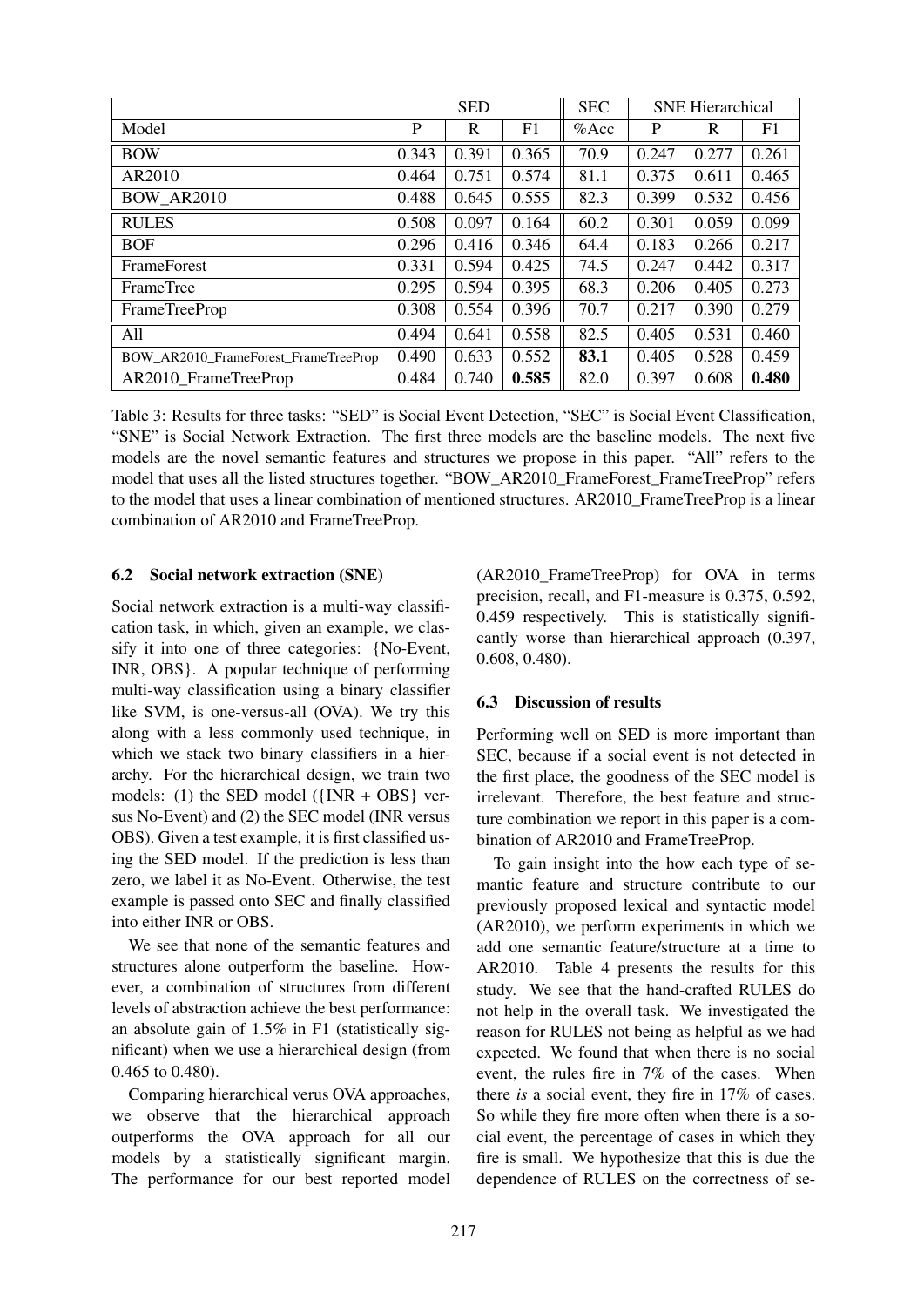mantic parses. For example, Rule (4) correctly detects the social event in sentence (5), since Semafor correctly parses the input. In contrast, Semafor does not correctly parse the input sentence (1): it correctly identifies the Statement frame and its Message frame element, but it fails to find the Speaker. As a result, Rule (3) does not fire, even though the semantic structure is partially identified. This, we believe, highlights the main strength of tree kernels – they are able to learn semantic patterns, without requiring correctness or completeness of the semantic parse.

Out of the semantic structures we propose, FrameTreeProp adds the most value to the baseline system as compared to other semantic features and structures. This supports our intuition that we need to reduce unbounded semantic dependencies between the target entities by propagating the target entity tags to the top of the semantic tree.

| Model           | <b>SED</b> | <b>SEC</b> | <b>SNE Hier.</b> |
|-----------------|------------|------------|------------------|
|                 | (F1)       | $(\%A)$    | (F1)             |
| AR2010          | 0.574      | 81.1       | 0.465            |
| + RULES         | 0.576      | 80.8       | 0.465            |
| $+ BOF$         | 0.569      | 80.7       | 0.459            |
| + FrameForest   | 0.571      | 82.6       | 0.472            |
| $+$ Frame Tree  | 0.579      | 81.5       | 0.473            |
| + FrameTreeProp | 0.585      | 82.0       | 0.480            |

Table 4: A study to show which semantic features and structures add the most value to the baseline. The top row gives the performance of the baseline. Each consecutive row shows the result of the baseline plus the feature/structure mentioned in that row.

# 7 Related Work

There have been recent efforts to extract networks from text (Elson et al., 2010; He et al., 2013). However, these efforts extract a different type of network: a network of only bi-directional links, where the links are triggered by quotation marks. For example, Elson et al. (2010) and He et al. (2013) will extract an interaction link between *Emma* and *Harriet* in the following sentence. However, their system will not detect any interaction links in the other examples mentioned in this paper.

(6) "Take it," said Emma, smiling, and pushing the paper towards Harriet "it is for you. Take your own."

Our approach to extract and classify social events builds on our previous work (Agarwal and Rambow, 2010), which in turn builds on work from the relation extraction community (Nguyen et al., 2009). Therefore, the task of relation extraction is most closely related to the tasks addressed in this paper. Researchers have used other notions of semantics in the literature such as latent semantic analysis (Plank and Moschitti, 2013) and relation-specific semantics (Zelenko et al., 2003; Culotta and Sorensen, 2004). To the best of our knowledge, there is only one work that uses frame semantics for relation extraction (Harabagiu et al., 2005). Harabagiu et al. (2005) propose a novel semantic kernel that incorporates frame parse information in the kernel computation that calculates similarity between two dependency trees. They, however, do not propose data representations that are based on frame parses and the resulting arborescent structures, instead adding features to syntactic trees. We believe the implicit feature space of kernels based on our data representation encode a richer and larger feature space than the one proposed by Harabagiu et al. (2005).

# **Conclusion and Future Work**

This work has only scratched the surface of possibilities for using frame semantic features and tree structures for the task of social event extraction. We have shown that tree kernels are well suited to work with possibly inaccurate semantic parses in contrast to hand-crafted features that require the semantic parses to be completely accurate. We have also extended our previous work by designing and evaluating a full system for social network extraction.

A more natural data representation for semantic parses is a graph structure. We are actively exploring the design of semantic graph structures that may be brought to bear with the use of graph kernels (Vishwanathan et al., 2010).

# Acknowledgments

We would like to thank CCLS's IT heads, Hatim Diab and Manoj Pooleery, for providing the infrastructure support. This paper is based upon work supported in part by the DARPA DEFT Program. The views expressed are those of the authors and do not reflect the official policy or position of the Department of Defense or the U.S. Government.